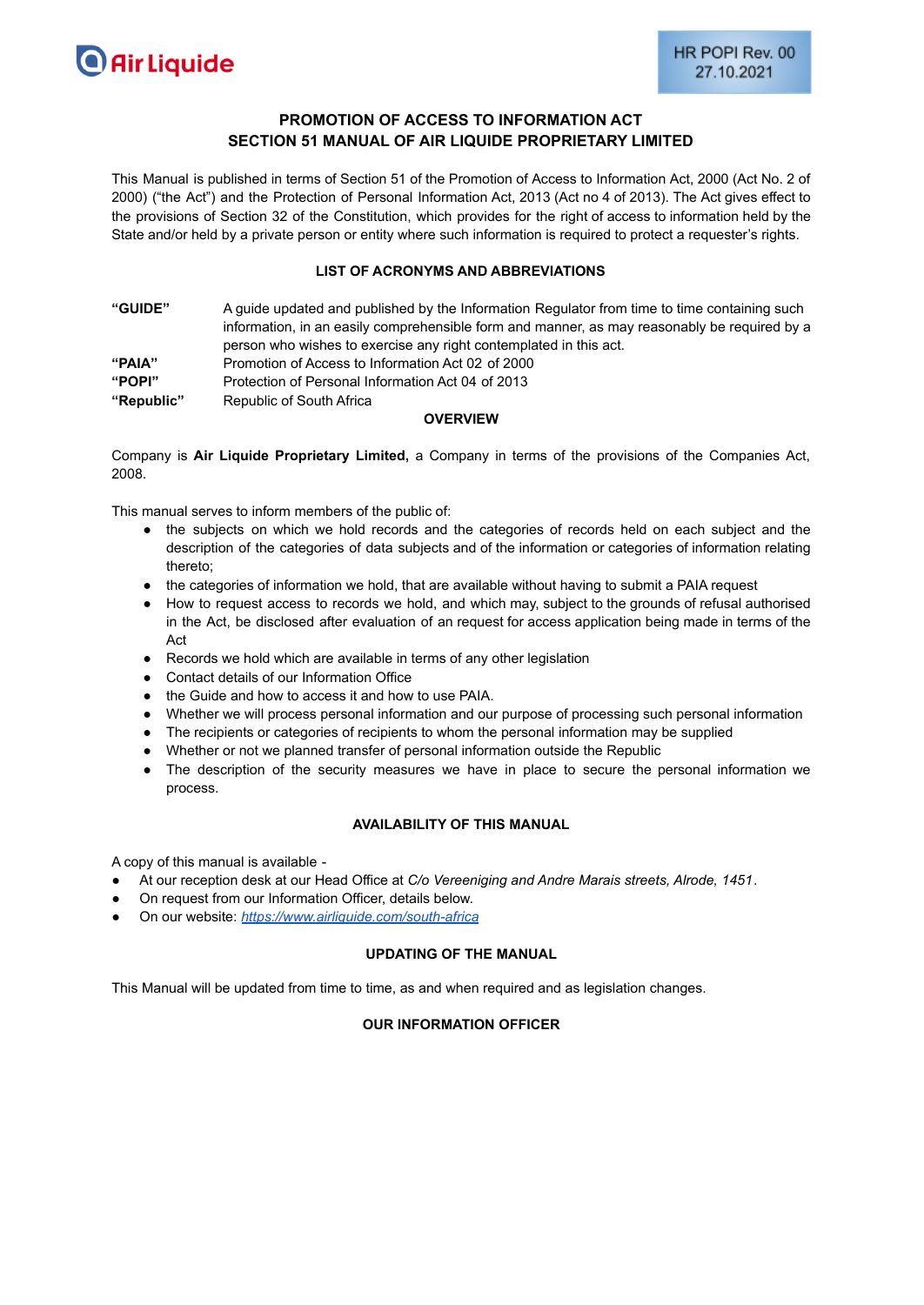

HR POPI Rev. 00 27.10.2021

| Our Information Officer is:                                                     | Nkululeko Magadla, Chief Executive Officer<br>Tel nr: +27 (0)87 288 1097<br>E-mail: karabo.dube@airliquide.com                                                                                                       |
|---------------------------------------------------------------------------------|----------------------------------------------------------------------------------------------------------------------------------------------------------------------------------------------------------------------|
| Our Deputy-Information Officers are: Karbo Dube, Legal Counsel                  | Tel nr: +27 (0)87 288 1288<br>E-mail: karabo.dube@airliquide.com                                                                                                                                                     |
|                                                                                 | Laressa Thavarin, HRD<br>Tel nr: +27 (0)87 288 1287<br>E-mail: laressa.thavarin@airliquide.com                                                                                                                       |
|                                                                                 | Soloshni Moodley, Customer Experience Manager<br>Tel nr: +27 (0)87 288 1544<br>E-mail: soloshni.moodley@airliquide.com                                                                                               |
| Postal Address:<br><b>Physical Address:</b><br>Telephone:<br>Email:<br>Website: | P.O Box 124200, ALRODE 1451<br>Cnr Vereeniging and Andre Marais Streets, Alrode, 1451<br>+27 (0)87 288 1100<br>Provide general contact email address for the organisation<br>https://www.airliquide.com/south-africa |

#### **HOW TO REQUEST ACCESS TO RECORDS HELD BY AIR LIQUIDE PROPRIETARY LIMITED,**

Requests for access to records held by the Scheme must be made on the request form that are attached to this Manual or available from our website: *<https://www.airliquide.com/south-africa>* OR *Head Office*: *C/o Vereeniging and Andre Marais streets, Alrode, 1451*, OR contact number: **087 288 1100** also attached hereto as **Form 2**, **("Request Form").**

When a record is requested, the following will apply:

- Fees may be payable as prescribed by the PAIA Regulations.
- The Request Form must be completed by the Requester.
- **On the Request Form all details must be completed, including the right the requester wants to protect by requesting the information and WHY access to the information is required**.
- If the requester is acting on behalf of someone else, the signature of the other person as the one who has authorised the request, must be provided. In order to verify this, the Company may require further proof such as an identity document or may call the person whose information it is to verify that s/he has given permission for the other person to access the information on his/her behalf.
- The requester must state in which format (inspection of copy, paper copy, electronic copy, transcript, etc) s/he wants to access the information.
- If the record is part of another record, the requester will only be able to access the part(s) that pertains to the information s/he wants or is entitled to, and not the rest of the record.
- The Request will be acknowledged.
- An answer will be provided within 30 days, and if not granted, state the reasons for the denial with reference to the specific provisions in the Act.
- If the Requester is not satisfied, s/he may approach the courts within 30 days after the full or partial denial of access to the records.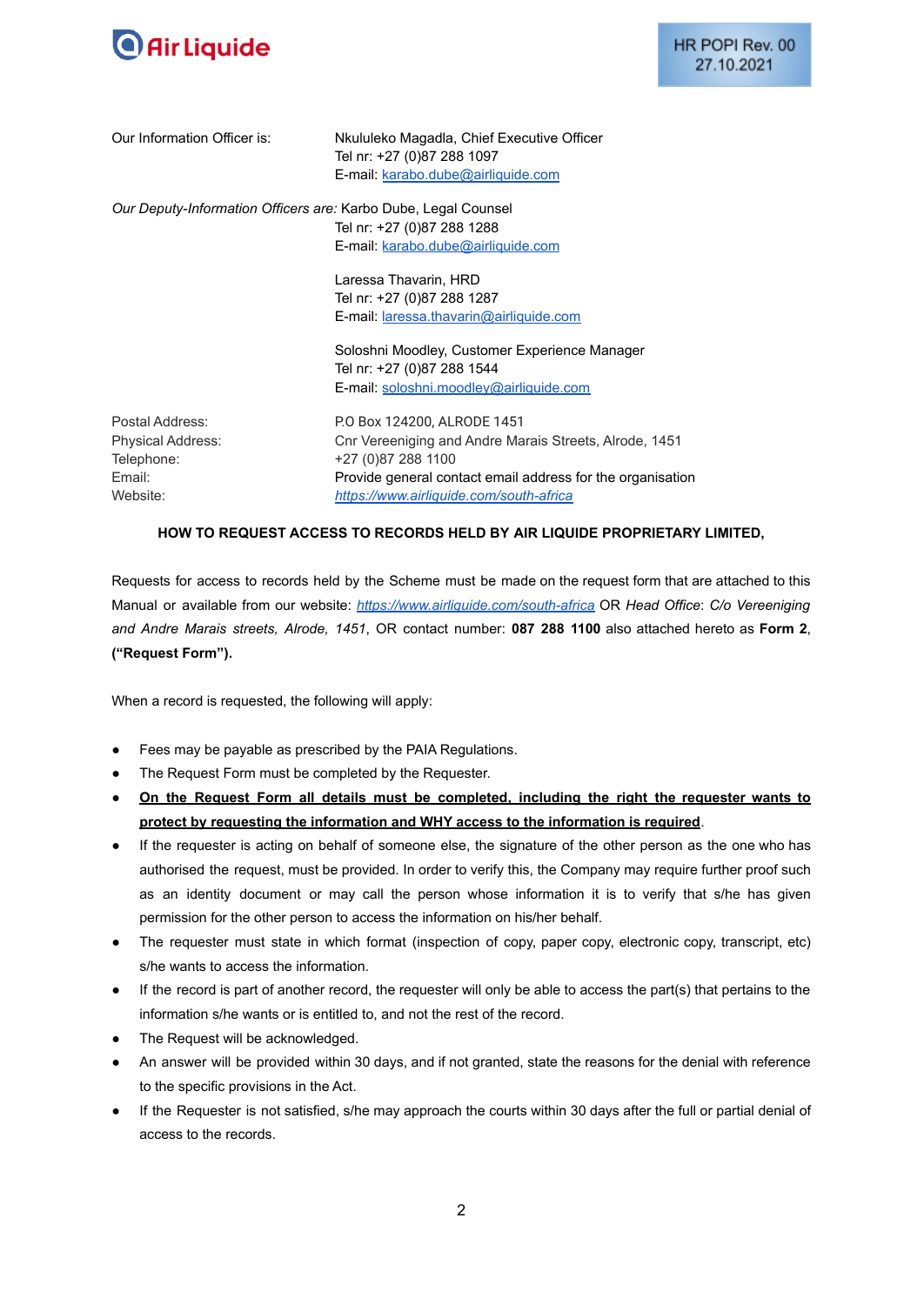

# **THE GUIDE ISSUED BY THE INFORMATION REGULATOR: HOW THE PROMOTION OF ACCESS TO INFORMATION ACT WORKS**

Section 50 of the Act provides that a requester may be provided access to records of a private body, if the record is required for the exercise or protection of any rights. If a public body lodges a request, to access to a record of a private body for the exercise or protection of any rights, other than its rights, it must be acting in the public interest.

Requests under the Act must be made in terms of the procedures prescribed by the Act, at the rates provided.

For further information on the Act and how it works, a Guide developed by the Human Rights Commission and to be updated from time to time by the Information Regulator will be published by the Information Regulator from time to time. The Guide can be:

- requested from the Information Officer and is available for inspection or copying during normal office hours in the languages it publishes it;
- obtained from the website of the Information Regulator on <https://www.justice.gov.za/inforeg/> or inspected and/or copied during normal working hours.

The Guide contains a description of, among others:

- the objects of PAIA and POPIA;
- the postal and street address, phone and fax number and, if available, electronic mail address of
	- o the Information Officer of every public body, and
		- o every Deputy Information Officer of every public and private body designated in terms of section 17(1) of PAIA and section 56 of POPIA;
- the assistance available from the Regulator in terms of PAIA and POPIA;
- all remedies in law available regarding an act or failure to act in respect of a right or duty conferred or imposed by PAIA and POPIA, including the manner of lodging
	- o a complaint to the Regulator; and
	- o an application with a court against a decision by the information officer of a public body, a decision on internal appeal or a decision by the Regulator or a decision of the head of a private body;
- the regulations made in terms of section 92, which provide that the Minister may by Gazette make certain regulations, including matters related to fees.

#### **VOLUNTARY DISCLOSURE**

The following information is made known automatically on the Company's website and persons do not have to fill out a form to request such information:

- The Company's business, product or service offering in respect of its various business units
- Published employment vacancies
- The Company's Group publications including the Group's OnAir Magazine.

#### **RECORDS AVAILABLE IN TERMS OF OTHER LEGISLATION**

Information is available in terms of the following legislation, subject to conditions set by such laws. As legislation changes from time to time, and new laws may stipulate new matters and extend the scope of access by persons specified in such entities, this list should be read as not being a final and complete list.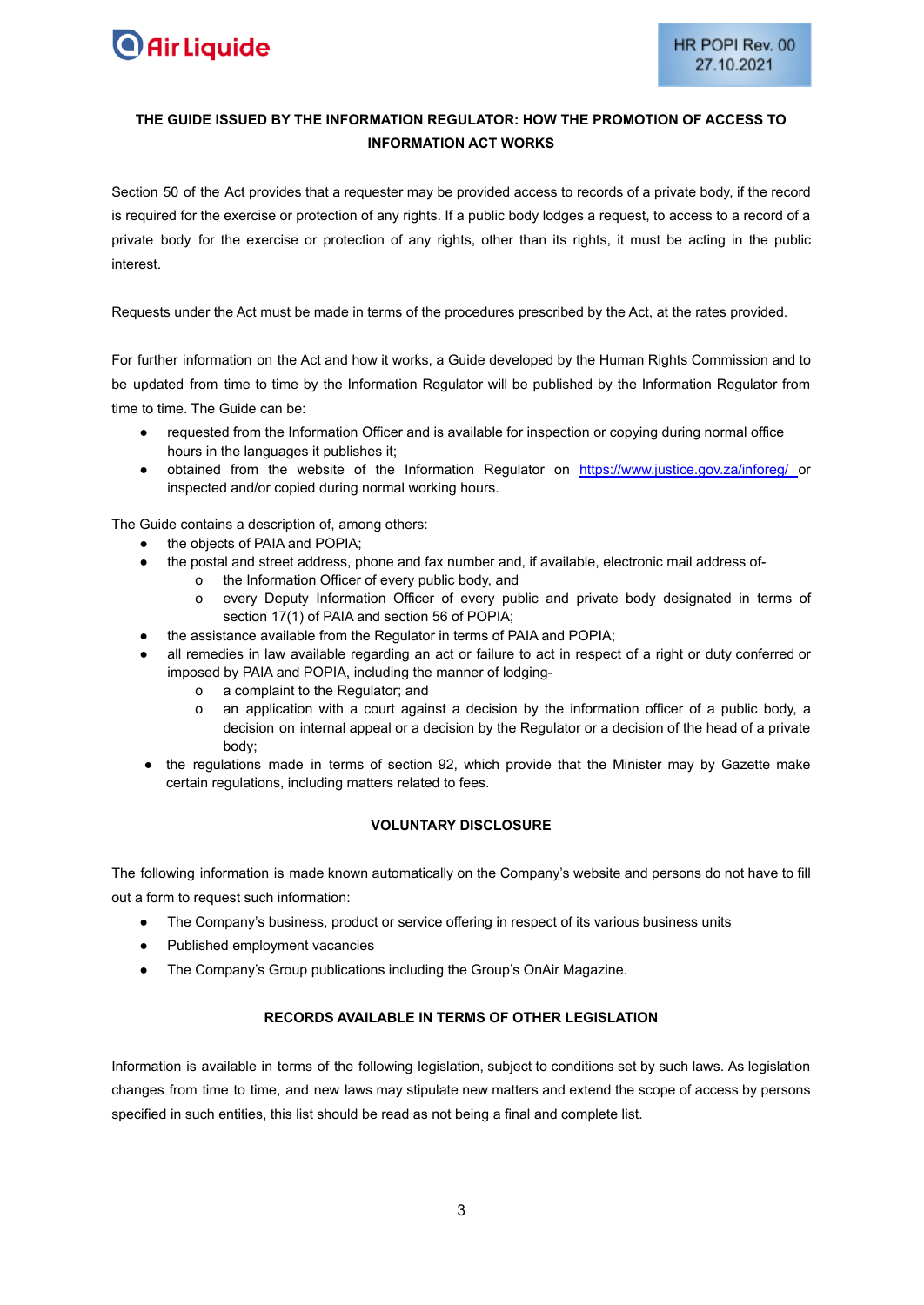

| <b>Category of Records</b>                                                                                               | <b>Applicable Legislation</b>                                         |
|--------------------------------------------------------------------------------------------------------------------------|-----------------------------------------------------------------------|
|                                                                                                                          |                                                                       |
| Memorandum of incorporation, shareholders agreement,<br>share offers and sale agreements, minute books, etc.             | Companies Act 71 of 2008                                              |
| PAIA Manual                                                                                                              | Promotion of Access to Information Act 2 of 2000                      |
| Financial and staff records                                                                                              | Income Tax Act 58 of 1962                                             |
| <b>VAT invoices</b>                                                                                                      | Value Added Tax Act 89 of 1991                                        |
| Information that must be disclosed to employees under<br>the LRA                                                         | Labour Relations Act 66 of 1995                                       |
| Leave, overtime,                                                                                                         | Basic Conditions of Employment Act 75 of 1997                         |
| All employment policies and practices and its analyses,                                                                  | Employment Equity Act 55 of 1998                                      |
| Training plans and records                                                                                               | Skills Development- and Skills Development Levies Act 9<br>of 1999    |
| Submissions and reports                                                                                                  | Unemployment Insurance Act 63 of 2001                                 |
| Claims and reports to the Compensation Fund                                                                              | Compensation for Occupational Injuries and Disease Act<br>130 of 1993 |
| Occupational Health and Safety committee records,<br>Health and Safety Officer records.                                  | Occupational Health and Safety Act of 85 of 1993                      |
| Electronic records (emails, agreements, financial records)                                                               | Electronic Communications and Transactions Act 25 of<br>2002          |
| All records pertaining to direct consumer interactions or<br>directed to the public as potential consumers               | Consumer Protection Act 68 of 2008                                    |
| Records as required under the BBBEE Codes                                                                                | Broad-based Black Economic Empowerment Act 53 of<br>2003              |
| Credit records                                                                                                           | National Credit Act 34 of 2005                                        |
| POPI Gap Analysis, POPI Framework/Policy, consents to<br>processing, Data retention, archiving and destruction<br>policy | Protection of Personal Information Act 4 of 2013                      |
| Consents, permits, reports by OHSACT                                                                                     | National Health Act 61 of 2003                                        |
| Submissions, permits, reports, correspondence                                                                            | Medicines and Related Substances Act 101 of 1965                      |
| Consents                                                                                                                 | Children's Act 38 of 2005                                             |
| Consents and interactions with facilities                                                                                | Mental Healthcare Act 17 of 2002                                      |
| Consents and records                                                                                                     | Choice on Termination of Pregnancy Act 92 of 1996                     |
| Consents and records                                                                                                     | Sterilisation Act 44 of 1998                                          |
| Registrations and compliance records                                                                                     | Health Professions Act 56 of 1974                                     |
| Registrations and compliance records                                                                                     | Pharmacy Act 53 of 1974                                               |
| Registrations and compliance records                                                                                     | Nursing Act 33 of 2005                                                |
| Claims, negotiation records                                                                                              | Medical Schemes Act 181 of 1998                                       |
| Information submitted to- or requested by the Competition<br>Commission, Health Market Inquiry.                          | Competition Act 89 of 1998                                            |

# **RECORDS HELD BY AIR LIQUIDE PROPRIETARY LIMITED AND RELATED CATEGORIES OF DATA SUBJECTS**

We hold records in the categories listed below. **The fact that we list a record type here does not necessarily mean that we will disclose such records**, and all access is subject to the evaluation processes outlined herein, which will be exercised in accordance with the requirements of the Act.

**Internal records relating to our business as a Company**, which includes our founding and other documents (e.g. registration as a Company), minutes and policies; annual and other reports; financial records; claims records; reimbursement records; records submitted to the CMS; scheme application forms, appeals and complaints / disputes; operational records, policies and procedures; contracts; licences, trademarks and other intellectual property; production, marketing records; other internal policies and procedures; internal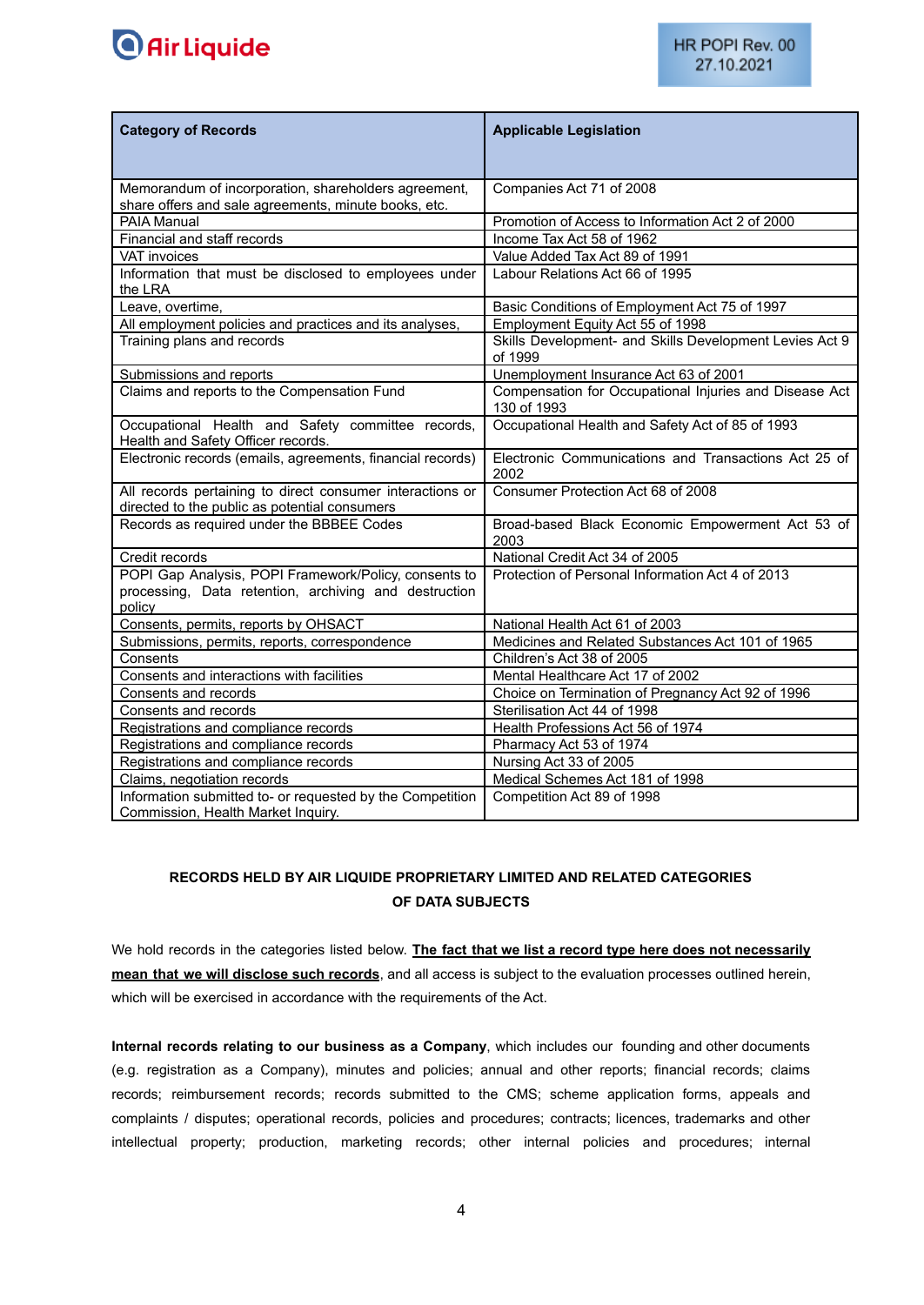# **O** Air Liquide

correspondence; statutory records; insurance policies and records; records relating to the Trustees and the Principal Officer; etc.

**Personnel (employee) records,** which includes records of temporary/fixed term/part-time/permanent employees, locums, associates, contractors, partners, directors (executive and non-executive). Records include personal files, records third parties have provided to us about their / our staff; employment contracts, conditions of employment; workplace policies; disciplinary records; termination records; minutes of staff meetings; performance management records and systems and all employment-related correspondence.

**Health records**, which includes motivations, chronic forms, etc; client/patient lists; medical reports; funding records; consents; needs assessments; financial and accounts information; research information; actuarial information; profiling; and similar information. *It must be noted that, in the health sector, personal-, health and patient information are protected by legislation and ethical rules, and disclosure can only take place, if at all, within those frameworks.*

**Supplier and service provider records**, which includes supplier registrations; contracts; confidentiality agreements and non-disclosure agreements, communications; logs; delivery records; commissioned work; and similar information, some of which might be provided to us by such suppliers and providers under service- and other contacts.

**SAHPRA and Technical records**, which includes applications, approvals, updates on products and licences, manuals, logs, electronic and cached information, health professional council / statutory body records, approvals, conditions and requirements, trade association information and similar product information.

**Third party information**, which may be in our possession, but which would be subject to the conditions set in relation to such possession and use or purpose limitations.

**Environment and market information**, which include information bought; publicly available information; commissioned information which pertains to the specific sector and market of our business and factors that affect the business; information relating to the professional and healthcare environment.

#### **CATEGORIES OF RECIPIENTS OF PERSONAL INFORMATION**

We may share relevant personal information with our Operators who provide services to parts of our business and may have to supply personal information to entities authorised to receive, request and process such information:

| Category of personal information                   | Recipients or Categories of Recipients to whom the<br>personal information may be supplied |
|----------------------------------------------------|--------------------------------------------------------------------------------------------|
| Identity number and names, for criminal checks     | South African Police Services                                                              |
| Patient details, healthcare provider details       | SAHPRA, HPCSA, SAPC, SANC                                                                  |
| Credit and payment history, for credit information | Credit Bureaus, NCR                                                                        |
| For CPD and training accreditation purposes        | HPCSA, SAPC, SANC                                                                          |
| Adverse event reports, quality complaints          | <b>SAHPRA</b>                                                                              |
| Race, gender, nationality of staff and others      | <b>BEE Consulting and Rating Agencies</b>                                                  |
| Claims / invoices                                  | to insurers / medical schemes / RAF / Compensation Fund                                    |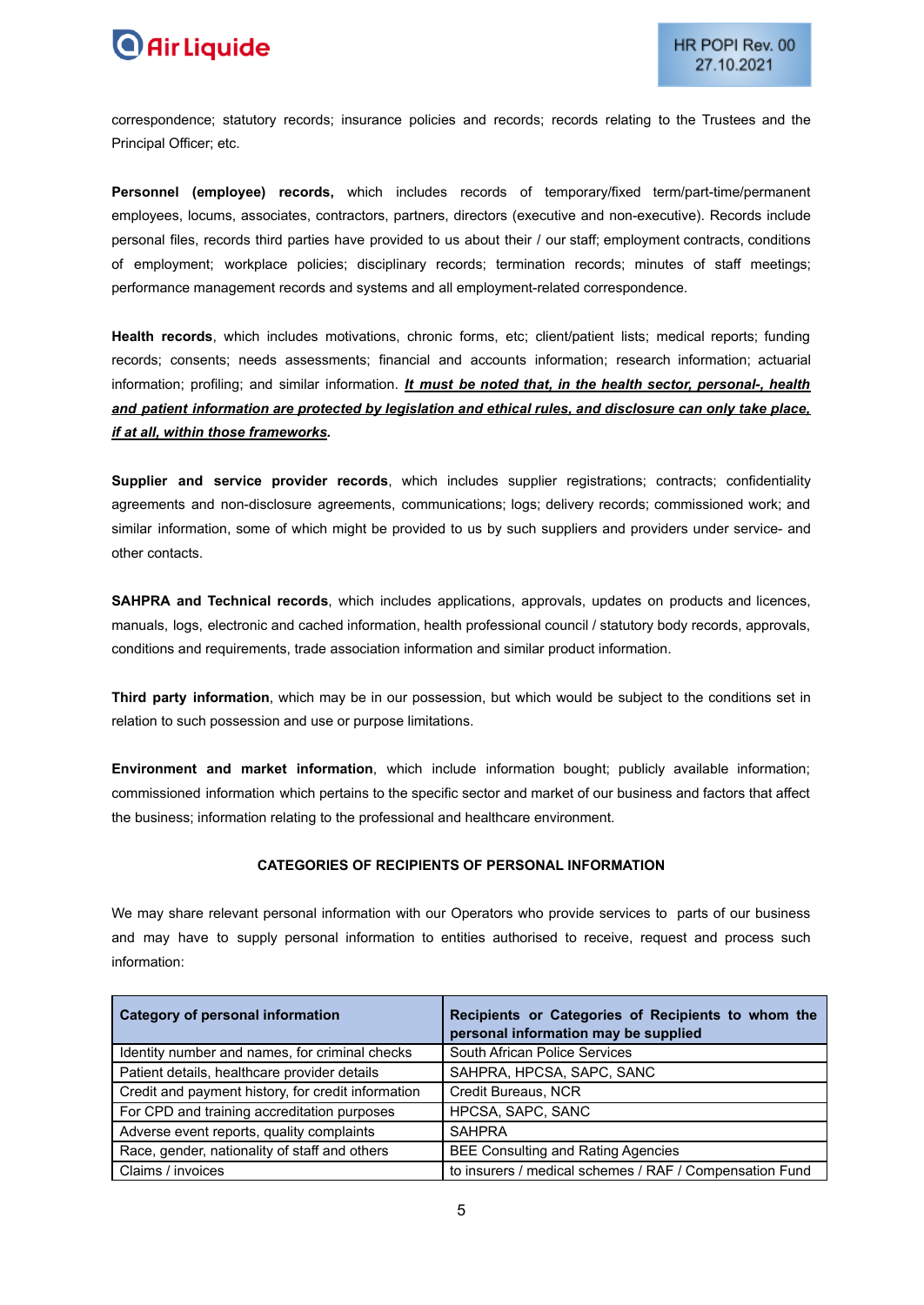

#### **PLANNED TRANS-BORDER FLOW OF PERSONAL INFORMATION**

The Company uses servers and systems that are based in South Africa for some of the personal information that it processes. The Company has entered into agreements with other subsidiaries and the global entity, an IntraGroup Agreement on Binding Corporate Rules. Where personal information is processed by the global entity or other subsidiaries, those entities are complying with rules that are similar to the POPI Act. Certain employee information and procurement insofar as it involves personal information is thus shared.

#### **PURPOSE OF THE PROCESSING OF THE RECORDS REFERRED TO**

The purpose of processing the information contained in the records listed above, is:

In relation to **the business/internal records**: For good corporate governance and to comply with business-, financial-, Companies- and tax legislation.

In relation to **Employees**: for retention of employment records as legislated and execution of employer/employee agreements and labour legislation.

In relation to **Suppliers and Service Providers**: for record retention as legislated and for the execution of the supplier- and service level agreements.

# **THE SUITABILITY OF THE INFORMATION SECURITY MEASURES**

The Company stores information electronically and physically as follows:

- Physical records are kept in accordance with paragraph 9 of the Company's POPI Policy as well as the Company's Document Retention Policy, and access is controlled by duly authorised heads of departments or prescribed officers.
- There is an alarm system as well as a fire alarm system installed in the Company's respective buildings.
- Copies of records are kept either in fireproof safes, locked cupboards or with archiving and/or storage service providers in accordance with services agreements entered by and between the Company and the respective service provider.
- Electronic records are kept in accordance with paragraph 7 of the Company's POPI Policy as well as the Company's IT standards<sup>1</sup> on *shared drives, cloud storage, office computers which are password protected, with software regularly updated to protect against hacking, unauthorised access, tampering and the likes.*
- Staff are trained to avoid behaviours and practices that could place records at risk and on good practice that would keep electronic information reasonably secure.
- Records are from time archived in a three year cycle via a third party secure archiving facility.
- Retention and destruction takes place in terms of the Scheme's Document Retention and Destruction Policy.

 $1$  which include but are not limited to policies on Digital Solutions and Cloud Infrastructure, Digital Security, Digital Protection, Computer Management, Passwords,Internet and Network Access, Anti Virus, Digital Access Management, Backup, etc .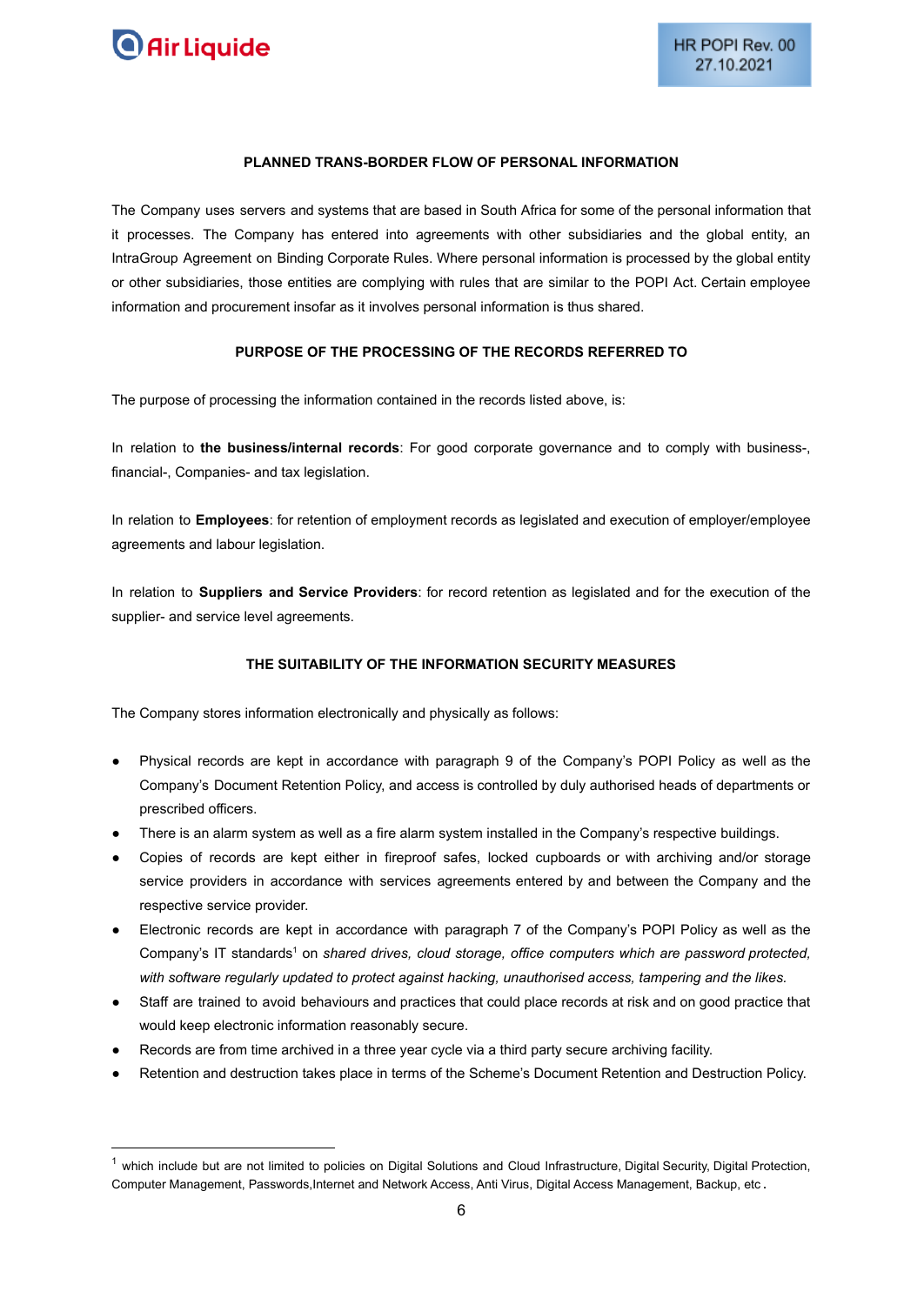

#### **PRESCRIBED FEES**

The following applies the request other than personal requests:

- The requestor is required to pay the prescribed request fee of R140 before the request will be considered.
- A requestor will be notified if the search and the preparation of the record requested in the opinion of our Information Officer requires more than the prescribed 6 (six) hours, and a deposit of not more than one third of the access fee which would be payable if the access was granted, shall be payable.
- that the requester may lodge a complaint to the Information Regulator or an application with a court against the tender or payment of the request fee or the tender or payment of a deposit, as the case may be.
- Records may be withheld until fees have been paid.
- Prescribed fees will be charged for reproduction of an automatically or voluntarily available record.
- The latest fee structure is available on the website of the Information Regulator and attached hereto as **Annexure B.**

#### **OUTCOME OF REQUEST AND COMPLAINTS**

- If the Requester is not satisfied, s/he may lodge a complaint to the Information Regulator in terms of the prescribed form or an application with a court within 30 days after the full or partial denial of access to the records.
- Note that the principle of severability may apply, i.e. information that is protected from disclosure (.e.g. third party confidential information, business financial information, etc.) may be redacted or removed from the copy of the record.

This manual is signed by NKULULEKO MAGADLA on 30th day of JUNE 2021.

 $\mathcal{L}_\text{max}$  , where  $\mathcal{L}_\text{max}$  and  $\mathcal{L}_\text{max}$ Signature: Information Officer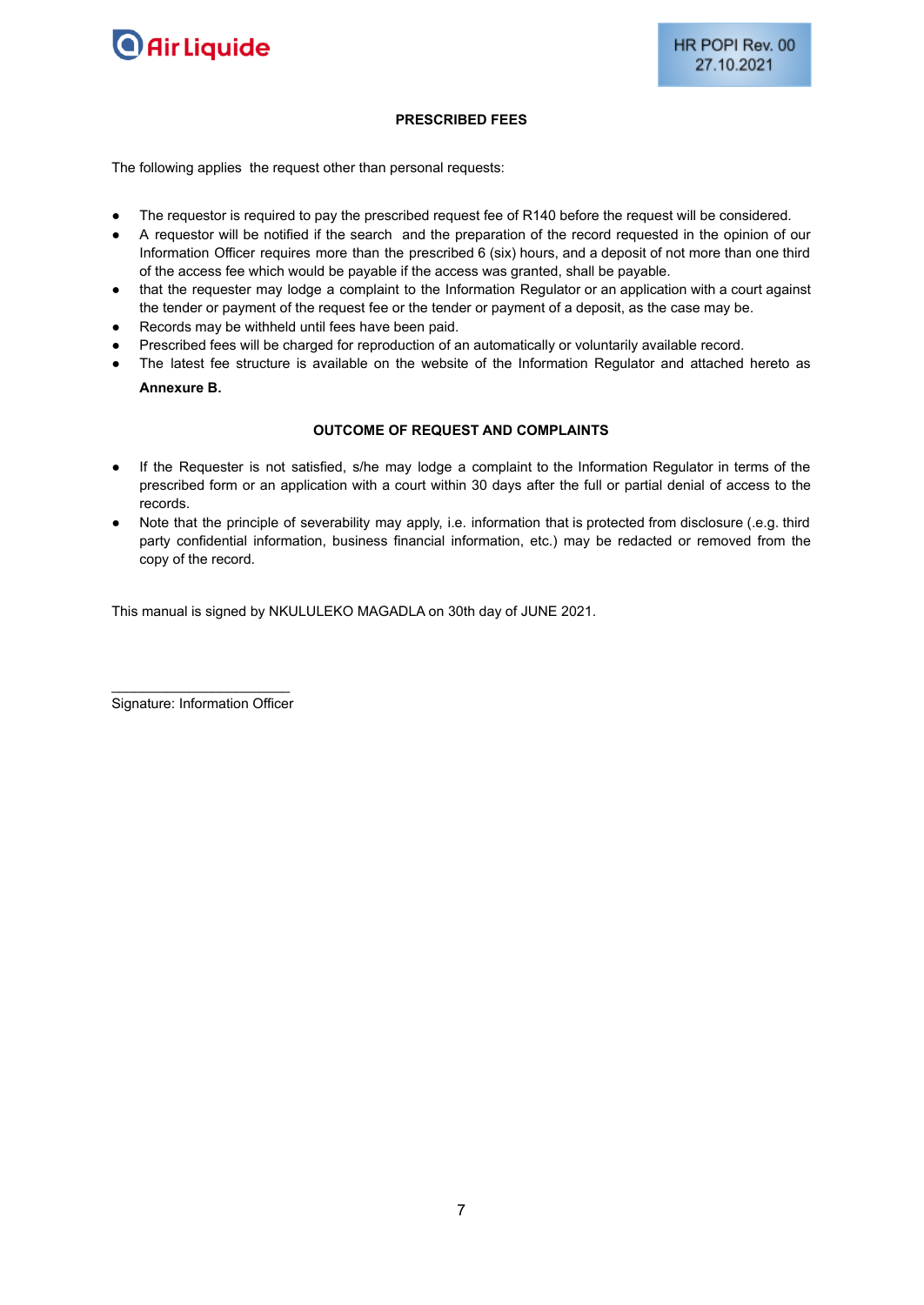

#### **ANNEXURE A: FORM 2**

#### **REQUEST FOR ACCESS TO RECORD**

[Regulation 7]

- *1. Proof of identity must be attached by the requester.*
- *2. If requests made on behalf of another person, proof of such authorisation, must be attached to this form.*
- **TO:**

The information officer

..................................................

.................................................. (*Address*)

E-mail address: ..................................................

| Fax number:             |  |
|-------------------------|--|
|                         |  |
| .<br>(0.75)<br>$\cdots$ |  |

*Mark with an "X"*

□ Request is made in my own name □ Request is made on behalf of another person.

| PERSONAL INFORMATION                                                             |              |  |           |  |  |
|----------------------------------------------------------------------------------|--------------|--|-----------|--|--|
| Full names:                                                                      |              |  |           |  |  |
| Identity number:                                                                 |              |  |           |  |  |
| Capacity in which request is<br>made (when made on<br>behalf of another person): |              |  |           |  |  |
| Postal Address:                                                                  |              |  |           |  |  |
| <b>Street Address:</b>                                                           |              |  |           |  |  |
| E-mail Address:                                                                  |              |  |           |  |  |
| Contact numbers:                                                                 | Tel. $(B)$ : |  | Facsimile |  |  |
|                                                                                  | Cellular:    |  |           |  |  |
| Full names of person on<br>whose behalf request is<br>made (if applicable):      |              |  |           |  |  |
| Identity number:                                                                 |              |  |           |  |  |
| Postal Address:                                                                  |              |  |           |  |  |
| <b>Street Address:</b>                                                           |              |  |           |  |  |
| E-mail Address:                                                                  |              |  |           |  |  |
| Contact numbers:                                                                 | Tel. $(B)$ : |  | Facsimile |  |  |
|                                                                                  | Cellular:    |  |           |  |  |
|                                                                                  |              |  |           |  |  |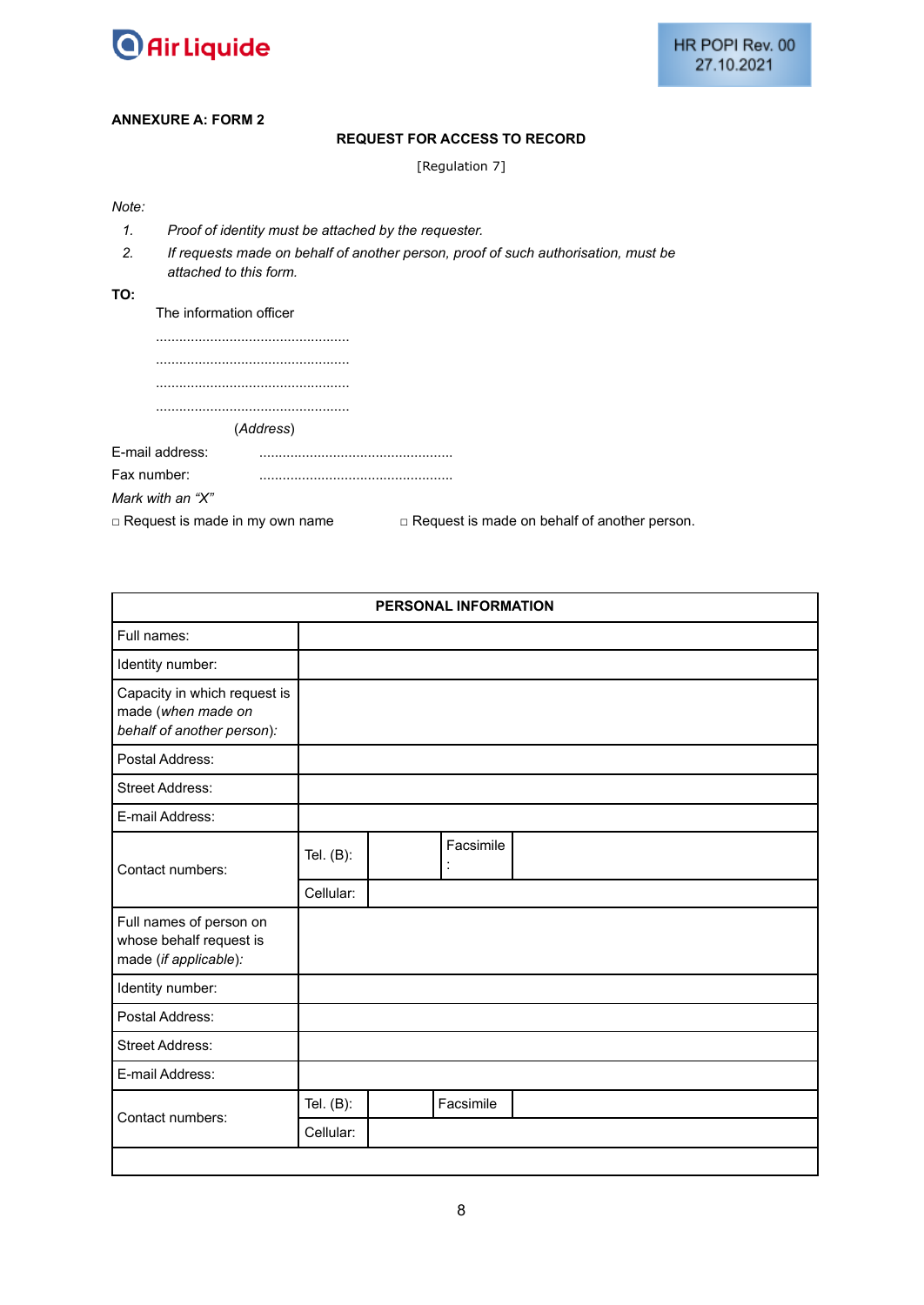

|                                                                                                                                       | <b>PARTICULARS OF RECORD REQUESTED</b>                                                                                                 | Provide full particulars of the record to which access is requested, including the reference number if that is |
|---------------------------------------------------------------------------------------------------------------------------------------|----------------------------------------------------------------------------------------------------------------------------------------|----------------------------------------------------------------------------------------------------------------|
|                                                                                                                                       | separate page and attach it to this form. All additional pages must be signed.)                                                        | known to you, to enable the record to be located. (If the provided space is inadequate, please continue on a   |
|                                                                                                                                       |                                                                                                                                        |                                                                                                                |
|                                                                                                                                       |                                                                                                                                        |                                                                                                                |
|                                                                                                                                       |                                                                                                                                        |                                                                                                                |
|                                                                                                                                       |                                                                                                                                        |                                                                                                                |
| Description of record or                                                                                                              |                                                                                                                                        |                                                                                                                |
| relevant part of the record:                                                                                                          |                                                                                                                                        |                                                                                                                |
|                                                                                                                                       |                                                                                                                                        |                                                                                                                |
|                                                                                                                                       |                                                                                                                                        |                                                                                                                |
|                                                                                                                                       |                                                                                                                                        |                                                                                                                |
|                                                                                                                                       |                                                                                                                                        |                                                                                                                |
| Reference number, if<br>available:                                                                                                    |                                                                                                                                        |                                                                                                                |
|                                                                                                                                       |                                                                                                                                        |                                                                                                                |
|                                                                                                                                       |                                                                                                                                        |                                                                                                                |
|                                                                                                                                       |                                                                                                                                        |                                                                                                                |
|                                                                                                                                       |                                                                                                                                        |                                                                                                                |
| Any further particulars of                                                                                                            |                                                                                                                                        |                                                                                                                |
| record:                                                                                                                               |                                                                                                                                        |                                                                                                                |
|                                                                                                                                       |                                                                                                                                        |                                                                                                                |
|                                                                                                                                       |                                                                                                                                        |                                                                                                                |
|                                                                                                                                       |                                                                                                                                        |                                                                                                                |
|                                                                                                                                       |                                                                                                                                        |                                                                                                                |
|                                                                                                                                       | <b>TYPE OF RECORD</b>                                                                                                                  |                                                                                                                |
|                                                                                                                                       | (Mark the applicable box with an "X")                                                                                                  |                                                                                                                |
| Record is in written or printed form                                                                                                  |                                                                                                                                        |                                                                                                                |
| Record comprises virtual images (this includes photographs,<br>slides, video recordings, computer-generated images, sketches,<br>etc) |                                                                                                                                        |                                                                                                                |
| Record consists of recorded words or information which can be<br>reproduced in sound                                                  |                                                                                                                                        |                                                                                                                |
| Record is held on a computer or in an electronic, or<br>machine-readable form                                                         |                                                                                                                                        |                                                                                                                |
|                                                                                                                                       | <b>FORM OF ACCESS</b>                                                                                                                  |                                                                                                                |
|                                                                                                                                       | (Mark the applicable box with an "X")                                                                                                  |                                                                                                                |
| or machine-readable form)                                                                                                             | Printed copy of record (including copies of any virtual images,<br>transcriptions and information held on computer or in an electronic |                                                                                                                |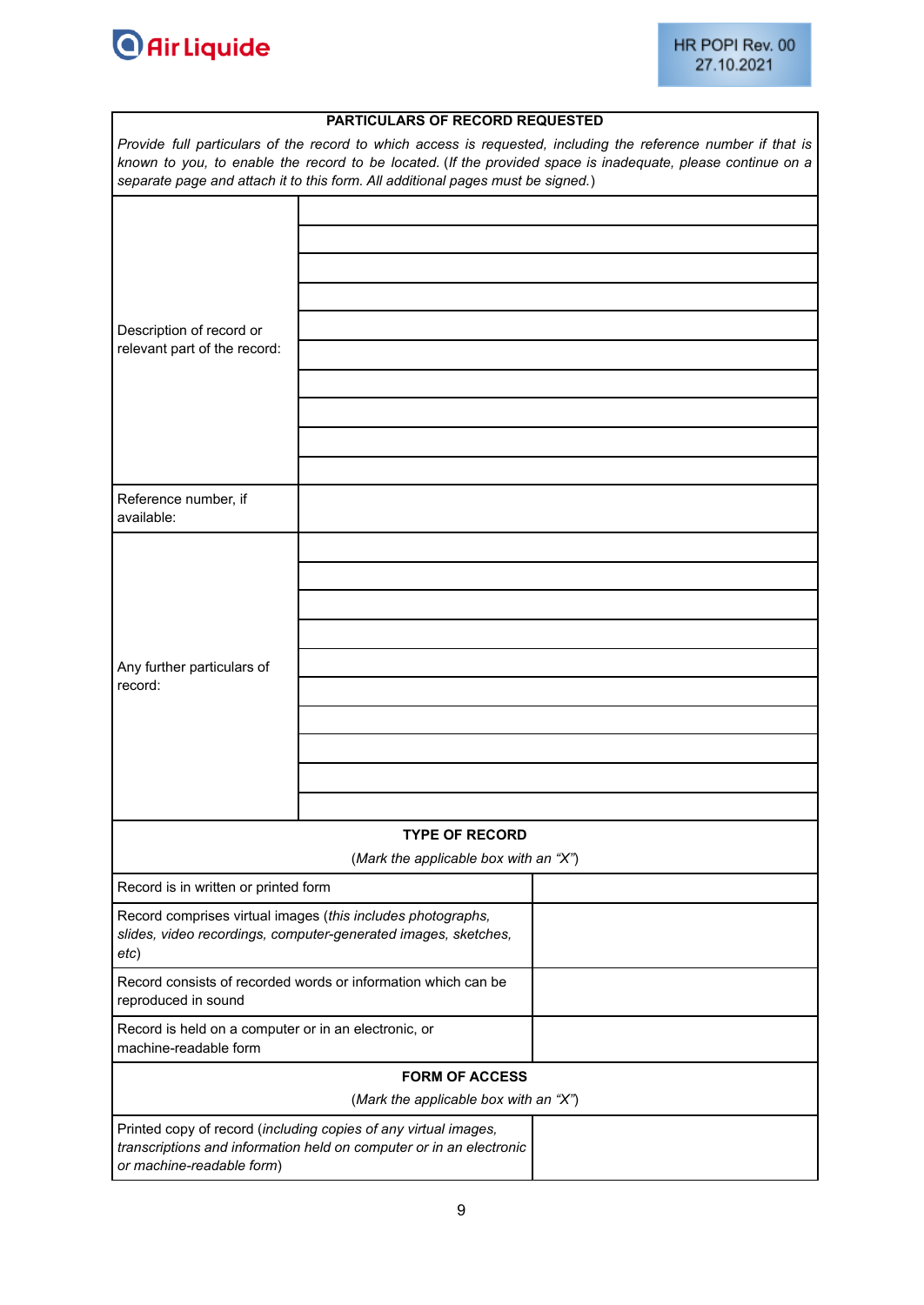

| Written or printed transcription of virtual images (this includes<br>photographs, slides, video recordings, computer-generated<br><i>images, sketches, etc)</i> |  |
|-----------------------------------------------------------------------------------------------------------------------------------------------------------------|--|
| Transcription of soundtrack (written or printed document)                                                                                                       |  |
| Copy of record on flash drive (including virtual images and<br>soundtracks)                                                                                     |  |
| Copy of record on compact disc drive (including virtual images<br>and soundtracks)                                                                              |  |
| Copy of record saved on cloud storage server                                                                                                                    |  |

# **MANNER OF ACCESS** (*Mark the applicable box with an "X"*) Personal inspection of record at registered address of public/private body (*including listening to recorded words, information which can be reproduced in sound, or information held on computer or in an electronic or machine-readable form*) Postal services to postal address Postal services to street address Courier service to street address Facsimile of information in written or printed format (*including transcriptions*) E-mail of information (*including soundtracks if possible*) Cloud share/file transfer Preferred language: (*Note that if the record is not available in the language you prefer, access may be granted in the language in which the record is available*)

# **PARTICULARS OF RIGHT TO BE EXERCISED OR PROTECTED**

*If the provided space is inadequate, please continue on a separate page and attach it to this Form. The requester must sign all the additional pages.*

| Indicate which right is to be<br>exercised or protected:                                   |  |
|--------------------------------------------------------------------------------------------|--|
|                                                                                            |  |
|                                                                                            |  |
| Explain why the record                                                                     |  |
| requested is required for<br>the exercise or protection<br>of the aforementioned<br>right: |  |
|                                                                                            |  |
|                                                                                            |  |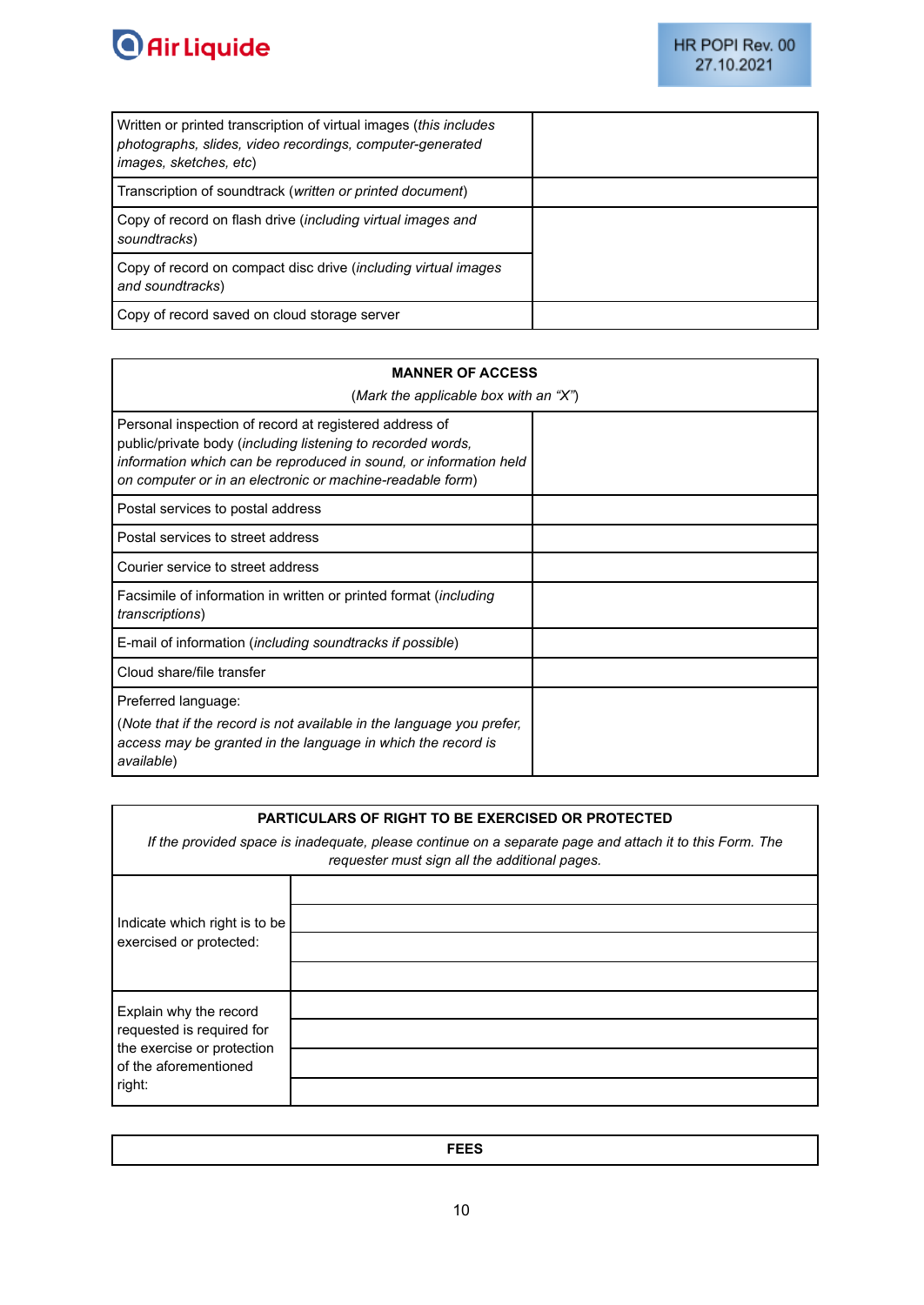

- *a*) *A request fee must be paid before the request will be considered.*
- *b*) *You will be notified of the amount of the access fee to be paid.*
- *c*) *The fee payable for access to a record depends on the form in which access is required and the reasonable time required to search for and prepare a record.*

*d*) *If you qualify for exemption of the payment of any fee, please state the reason for exemption*

| Reason: |  |
|---------|--|
|         |  |
|         |  |
|         |  |
|         |  |
|         |  |

You will be notified in writing whether your request has been approved or denied and if approved the costs relating to your request, if any. Please indicate your preferred manner of correspondence:

| Postal address | Facsimile | Electronic communication (Please specify) |
|----------------|-----------|-------------------------------------------|
|                |           |                                           |
|                |           |                                           |

Signed at ................................ this ................. day of ................. 20 .................

.......................................

*Signature of requester / person on whose behalf request is made*

................................................................................................................................................

#### **FOR OFFICIAL USE**

| Reference number:                                                                   |  |
|-------------------------------------------------------------------------------------|--|
| Request received by:<br>(state rank, name and<br>surname of information<br>officer) |  |
| Date received:                                                                      |  |
| Access fees:                                                                        |  |
| Deposit (if any):                                                                   |  |

.....................................................................

*Signature of information officer*